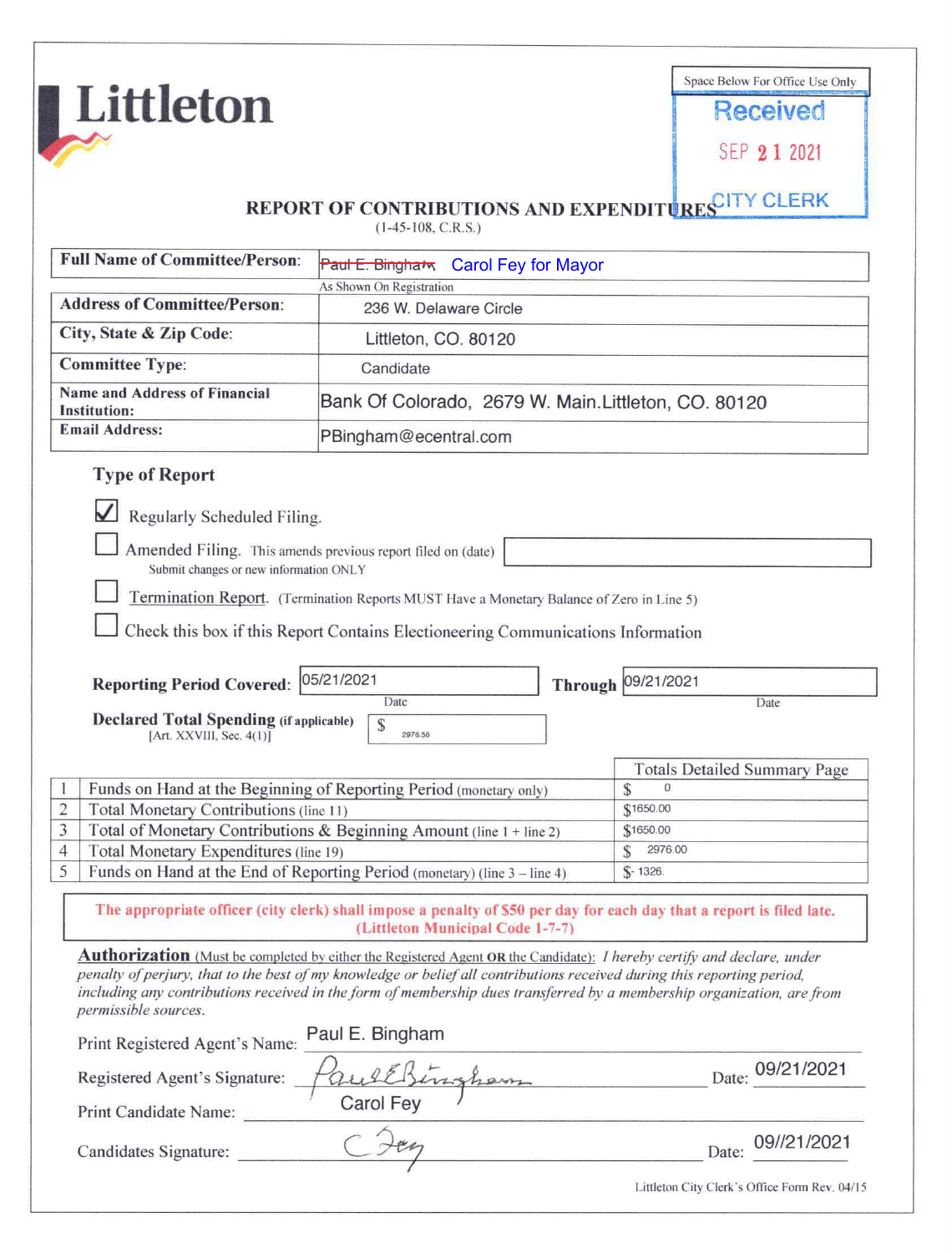|    | <b>DETAILED SUMMARY</b>                                                                                        |                                                     |
|----|----------------------------------------------------------------------------------------------------------------|-----------------------------------------------------|
|    | Blue Busines<br><b>Full Name of Committee/Person:</b><br><b>Current Reporting Period:</b><br>5221 / 242        | <b>Carol Fey for Mayor</b><br>Through  <br>9/211221 |
|    | Funds on hand at the beginning of reporting period (Monetary Only)                                             | \$                                                  |
| 6  | <b>Itemized Contributions \$20 or More</b> [C.R.S. 1-45-108(1)(a)]<br>(Please list on Schedule "A")            | \$<br>2976,00                                       |
| 7  | <b>Total of Non-Itemized Contributions</b><br>(Contributions of \$19.99 and Less)                              | \$<br>⊘                                             |
| 8  | <b>Loans Received</b><br>(Please list on Schedule "C")                                                         | \$<br>$\circ$                                       |
| 9  | <b>Total of Other Receipts</b><br>(Interest, Dividends, etc.)                                                  | \$<br>$\circ$                                       |
| 10 | <b>Returned Expenditures (from recipient)</b><br>(Please list on Schedule "D")                                 | O<br>\$                                             |
| 11 | <b>Total Monetary Contributions</b><br>(Total of lines 6 through 10)                                           | 2976,00<br>$\mathbf S$                              |
| 12 | <b>Total Non-Monetary Contributions</b><br>(From Statement of Non-Monetary Contributions)                      | \$<br>$\circ$                                       |
| 13 | <b>Total Contributions</b><br>(Line $11 +$ line 12)                                                            | 2976190<br>\$                                       |
| 14 | Itemized Expenditures \$20 or More [C.R.S. 1-45-108(1)(a)]<br>(Please list on Schedule "B")                    | \$<br>2976,00                                       |
| 15 | <b>Total of Non-Itemized Expenditures</b><br>(Expenditures of \$19.99 or Less)                                 | $\hat{O}$<br>\$                                     |
| 16 | <b>Loan Repayments Made</b><br>(Please list on Schedule "C")                                                   | \$<br>$\circ$                                       |
| 17 | <b>Returned Contributions (To donor)</b><br>(Please list on Schedule "D")                                      | ○<br>\$                                             |
| 18 | <b>Total Coordinated Non-Monetary Expenditures</b><br>(Candidate/Candidate Committee & Political Parties only) | $\mathcal{O}$<br>\$                                 |
| 19 | <b>Total Monetary Expenditures</b><br>(Total of lines 14 through 17)                                           | 2976,00<br>\$                                       |
| 20 | <b>Total Spending</b><br>$(Line 18 + line 19)$                                                                 | 2976,00<br>\$                                       |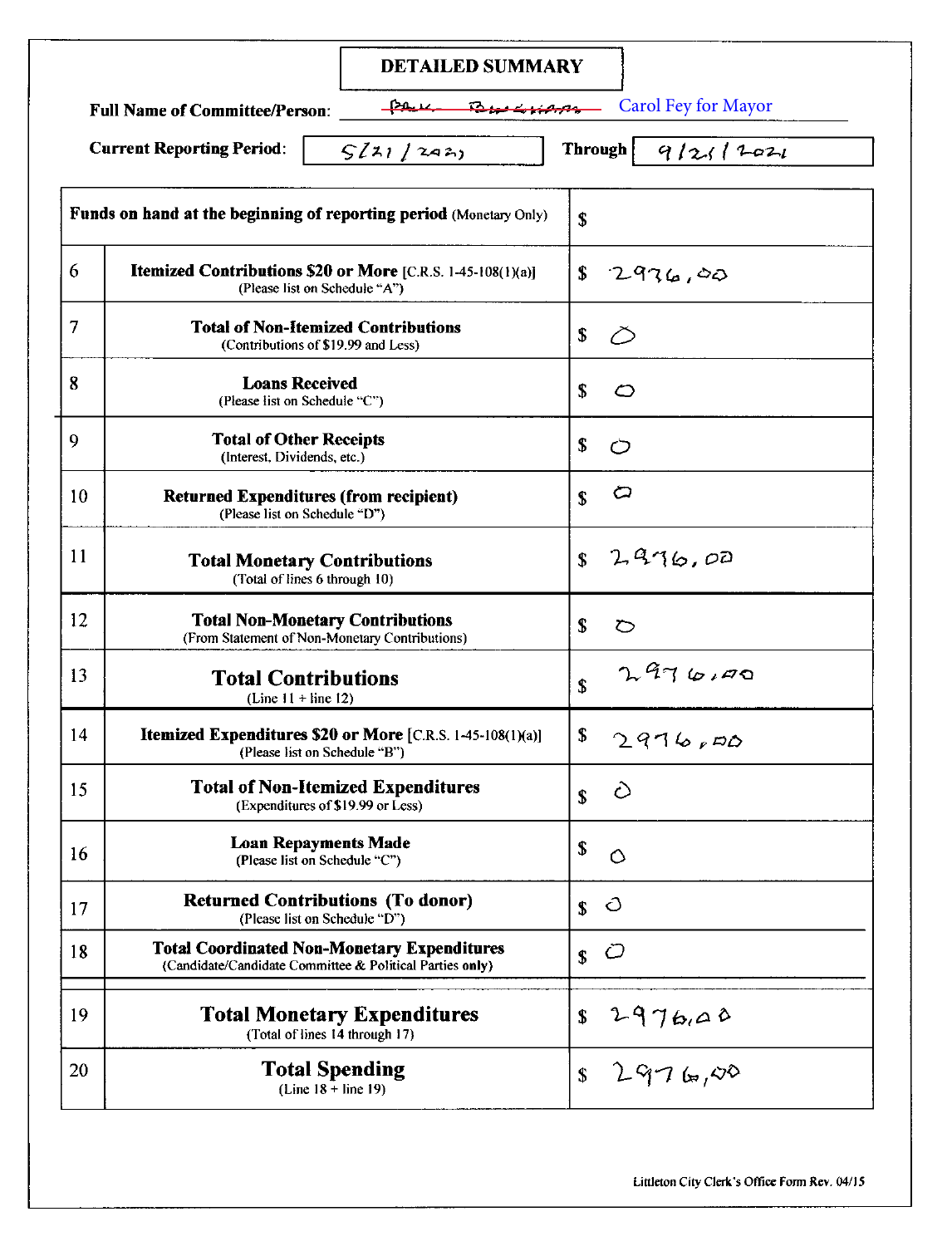## **Schedule A- Itemized Contributions Statement (\$20 or more)**   $[C.R.S. 1-45-108(1)(a)]$

**Full Name of Committee/Person:**  Carol Fey for Mayor

## **WARNING: Please read the instruction page for Schedule "A" before completing!**

## **PLEASE PRINT/TYPE** 1. Date Accepted  $\int \frac{\mu_{\text{max}}}{\sqrt{2\pi}}$  4. Name (Last, First):  $\int \mu_{\text{max}}$ , PA $\mu$ 2. Contribution Amt. 5. Address:  $236$  W. Researches cracke  $\frac{\$}{3. \text{ Aggreate Amt.}}$  6. City/State/Zip:  $\frac{\[1.777165.7011 \quad \] 60}{\$}$ ,  $\frac{\[2.4526.7011 \quad \] 60}{\$}$ 3. Aggregate Amt. \* 7. Description:  $\frac{PERSONAL}{PERSONAL}$  $\Box$  Check box if Electioneering **8. Employer** (if applicable, mandatory):  $\mathbb{N}/\mathbb{A}$ 9. Occupation (if applicable, mandatory):  $\nabla G$ Communication 1. Date Accepted ~/,\_,-Jlz..., 4. Name (Last, First): .-1-o-<.GY. r...au 2. Contribution Amt. 5. Address:  $68!$  tv- $68/2$ .  $\frac{\$}{}$  200 6. City/State/Zip:  $42\frac{7}{5}$  $\frac{3. \text{ Aggregation}}{3. \text{ Aggregation}}$  6. City/State/Zip:  $\frac{Lv\sqrt{1 - E\sqrt{2}}}{2. \text{ Description:}}$   $\frac{P E\ll 6. \text{ MeV}}{P E\ll 6. \text{ MeV}}$  $\Box$  Check box if **8. Employer** (if applicable, mandatory):  $N_{\ell}$ Electioneering 9. Occupation (if applicable, mandatory):  $R$  $17.57$ Communication I. Date Accepted  $\frac{1}{8(14/2)}$  4. Name (Last, First):  $\frac{1}{2}$ **BESTY** & FLESHER, RAY<br>2. Contribution Amt. 5. Address: 6281 5, CEDAR ST. 2. Contribution Amt. 5. Address:  $6281$   $5,$   $2202$   $5,$   $62$   $5,$   $7$  $\frac{1}{3}$ . Contribution Amt.<br>
3. Aggregate Amt.<br>
3. Aggregate Amt.<br>
3. Aggregate Amt.  $\frac{3. \text{ Aggregation Amt.}}{3. \text{ Aggregation:}}$  7. Description: PERSANAL CHERE  $L \otimes \mathcal{O}$  $\Box$  Check box if **8.** Employer (if applicable, mandatory):  $\forall$  ( $\forall$ + Electioneering 9. Occupation (if applicable, mandatory):  $\sqrt{2E\tau Z}$ Communication 1. Date Accepted 4. Name (Last, First): BREDE HAERT  $8/\mu_{\rm P}$  /2-f 4. Name (Last, First):  $\frac{8\mu_{p}}{2. \text{ contribution Amt.}}$  5. Address:  $\frac{5848}{5}$ ,  $\frac{1}{276}$  $300$ 6. City/State/Zip: /../4~ . C....,., ~'2-o . 3. Aggri;gate Amt. • 3. <u>BERESCRIPTION</u>: 7. Description: PERSSANAL CHECK  $\Box$  Check box if 8. Employer (if applicable, <u>mandatory</u>): SHEPURED OF THE HULL SCALOR, PETIPLED Electioneering 9. Occupation (if applicable. mandatory):  $\frac{dP\Delta P}{dt}$ ,  $\frac{dP\Delta P}{dt}$ <br>Communication

• For contribution limits within a committee's election cycle or contribution cycle, please refer to the following Colorado Constitutional cites: Candidate Committee Art. XXVIII, Sec. 2(6); PoliticaJ Party Art. XXVIII, Sec. 3(3}; Political Committee Art. XXVJII, Sec 3(5); Small Donor Committee Art. XXVIII, Sec. 2(14).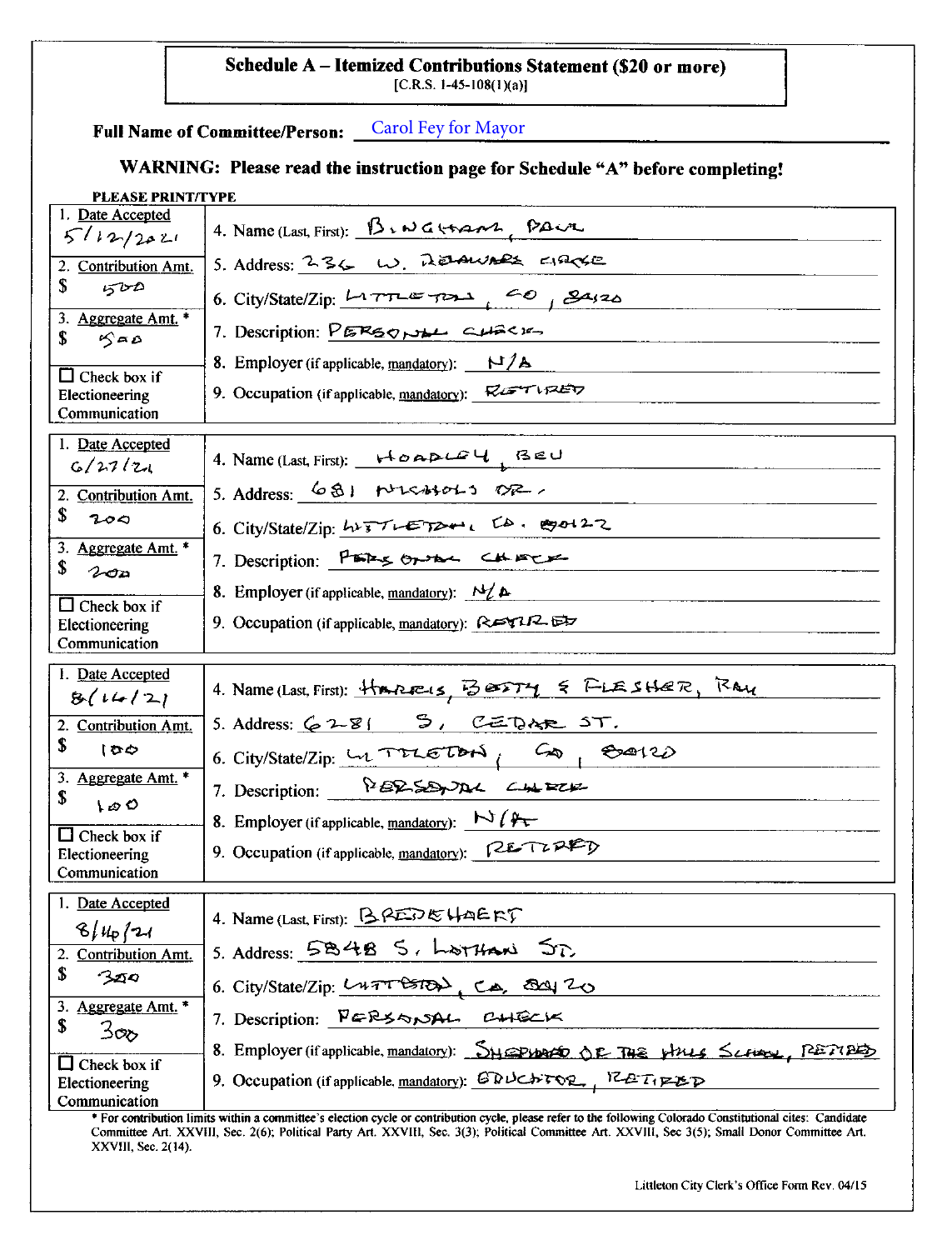|                                                                                                                     | Schedule A - Itemized Contributions Statement (\$20 or more)<br>[C.R.S. 1-45-108(1)(a)]                                                                                                                  |  |  |  |  |
|---------------------------------------------------------------------------------------------------------------------|----------------------------------------------------------------------------------------------------------------------------------------------------------------------------------------------------------|--|--|--|--|
| Full Name of Committee/Person: France BENGING Carol Fey for Mayor                                                   |                                                                                                                                                                                                          |  |  |  |  |
| WARNING: Please read the instruction page for Schedule "A" before completing!                                       |                                                                                                                                                                                                          |  |  |  |  |
| <b>PLEASE PRINT/TYPE</b><br>1. Date Accepted<br>8/34/21<br>2. Contribution Amt.<br>\$<br>300<br>3. Aggregate Amt. * | 4. Name (Last, First): CHZR45T(ANSON) LONGING<br>5. Address: GOD E FREMONT PLACE<br>6. City/State/Zip: 43526500 CO, 80120                                                                                |  |  |  |  |
| \$<br>300<br>Check box if<br>Electioneering<br>Communication                                                        | 7. Description: PERSOLAL CURCK<br>8. Employer (if applicable, mandatory): FEZORAL Hury DEPT, HEDREALLE<br>9. Occupation (if applicable, mandatory): ELGLISER HAMERIALER                                  |  |  |  |  |
| 1. Date Accepted<br>921/21<br>2. Contribution Amt.<br>S                                                             | 4. Name (Last, First): FIFE, GREE<br>5. Address: 8197 S. DERNNSYLVANS CT<br>6. City/State/Zip: LIFTETON, Ea, 20122                                                                                       |  |  |  |  |
| 3. Aggregate Amt. *<br>\$<br>$\Box$ Check box if<br>Electioneering<br>Communication                                 | 7. Description: PERSANAL CURRE<br>8. Employer (if applicable, mandatory): $\mathbb{R}$ FIRED<br>9. Occupation (if applicable, mandatory): $\mathcal{R}$ $\cong$ $\mathcal{TR}$                           |  |  |  |  |
| I. Date Accepted<br>2. Contribution Amt.<br>\$<br>3. Aggregate Amt. *                                               | 5. Address:                                                                                                                                                                                              |  |  |  |  |
| \$<br>$\Box$ Check box if<br>Electioneering<br>Communication                                                        |                                                                                                                                                                                                          |  |  |  |  |
| 1. Date Accepted<br>2. Contribution Amt.<br>\$                                                                      |                                                                                                                                                                                                          |  |  |  |  |
| 3. Aggregate Amt. *<br>\$                                                                                           | 6. City/State/Zip:                                                                                                                                                                                       |  |  |  |  |
| Check box if<br>Electioneering<br>Communication                                                                     | 9. Occupation (if applicable, mandatory):<br>* For contribution limits within a committee's election cycle or contribution cycle, please refer to the following Colorado Constitutional cites: Candidate |  |  |  |  |

Committee Art. XXVIIJ, Sec. 2(6); Political Party Art. XXVIII, Sec. 3(3); Political Committee Art. XXVIII, Sec 3(5); Small Donor Committee Art. XXVIII, Sec. 2(14).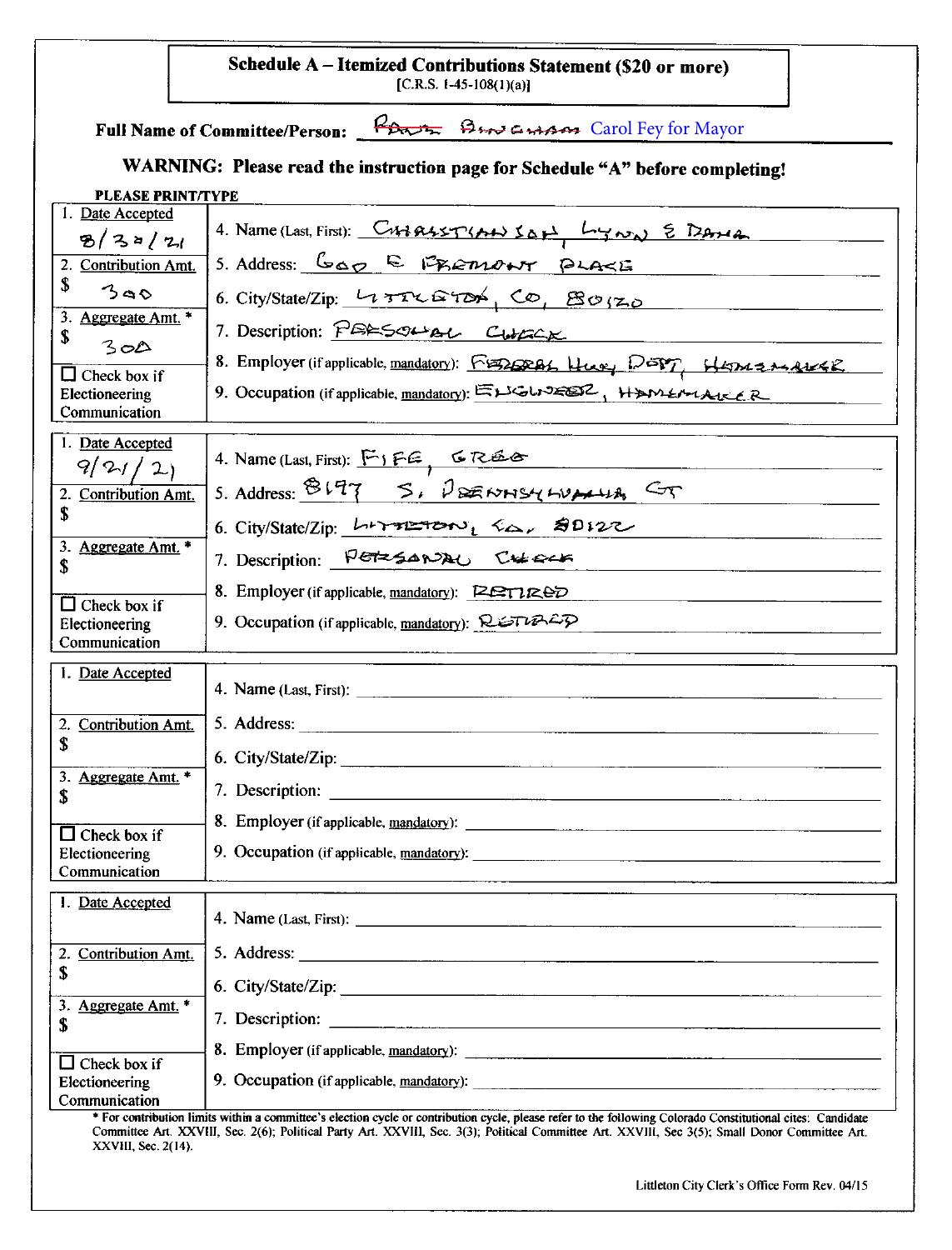Schedule B – Itemized Expenditures Statement (\$20 or more)<br>[1-45-108(1)(a), C.R.S.]

| Full Name of Committee/Person: PA-14 Forms weapon<br><b>Carol Fey for Mayor</b> |                                                                                                       |  |  |  |
|---------------------------------------------------------------------------------|-------------------------------------------------------------------------------------------------------|--|--|--|
| <b>PLEASE PRINT/TYPE</b>                                                        |                                                                                                       |  |  |  |
| 1. Date Expended<br>$\pm 5/11/21$                                               | 4. Name: WESTEBAL WELCAME WEEK MO                                                                     |  |  |  |
| 2. Amount                                                                       |                                                                                                       |  |  |  |
| 175<br>\$<br>3. Recipient is (optional):                                        | 6. City/State/Zip: LITTLET24, CO, 30520                                                               |  |  |  |
| $\Box$ Committee<br>Non-Committee                                               | 7. Purpose of Expenditure: PARTZTI PATE IN PARADE<br>$\Box$ Check box if Electioneering Communication |  |  |  |
|                                                                                 |                                                                                                       |  |  |  |
| 1. Date Expended<br>06/252                                                      | 4. Name: $G_{\text{R}} \cup D_i$<br>and the state of the state of the state of                        |  |  |  |
| 2. Amount<br>$Q_{2\rho}$                                                        | 5. Address: $1477272 \text{ N}$                                                                       |  |  |  |
|                                                                                 | 6. City/State/Zip:                                                                                    |  |  |  |
| 3. Recipient is (optional):<br>$\Box$ Committee                                 | 7. Purpose of Expenditure: WSB +t-05730X KOR WSB SITE                                                 |  |  |  |
| Non-Committee                                                                   | $\Box$ Check box if Electioneering Communication                                                      |  |  |  |
| 1. Date Expended<br>6/27/21                                                     | 4. Name: PHOTOGRAPHER-EVAN SINGN                                                                      |  |  |  |
| 2. Amount<br>$3$ $\alpha$                                                       | 5. Address: INTERNET                                                                                  |  |  |  |
| \$<br>3. Recipient is (optional):                                               | 6. City/State/Zip:                                                                                    |  |  |  |
| $\Box$ Committee                                                                | 7. Purpose of Expenditure:                                                                            |  |  |  |
| $\Box$ Non-Committee                                                            | $\Box$ Check box if Electioneering Communication                                                      |  |  |  |
| 1. Date Expended<br>7/15/21                                                     | 4. Name: CITY COM WITTLETZON                                                                          |  |  |  |
| 2. Amount                                                                       | 5. Address: $2255 W$ , BERRY AUL<br>6. City/State/Zip: $hrTTTETH$ , Co, 200120                        |  |  |  |
| \$<br>3. Recipient is (optional):                                               |                                                                                                       |  |  |  |
| Committee<br>$\blacksquare$<br>Non-Committee                                    | 7. Purpose of Expenditure: CLTY MAP W/ PRE CLASETS & DISTS                                            |  |  |  |
|                                                                                 | $\Box$ Check box if Electioneering Communication                                                      |  |  |  |
| 1. Date Expended<br>7/21/14                                                     | 4. Name: $\bigcup$ $\bigcirc$ $\bigcirc$                                                              |  |  |  |
| 2. Amount                                                                       | 5. Address:                                                                                           |  |  |  |
| 呼集                                                                              |                                                                                                       |  |  |  |
| 3. Recipient is (optional):<br>Committee                                        | 6. City/State/Zip: $L(TILETZAL_LCO \& A122$<br>7. Purpose of Expenditure: $POSTASE$ FCSR CAMPALLEN    |  |  |  |
| Non-Committee                                                                   | $\Box$ Check box if Electioneering Communication                                                      |  |  |  |
|                                                                                 | Colorado Secretary of State Form Rev. 04/13                                                           |  |  |  |